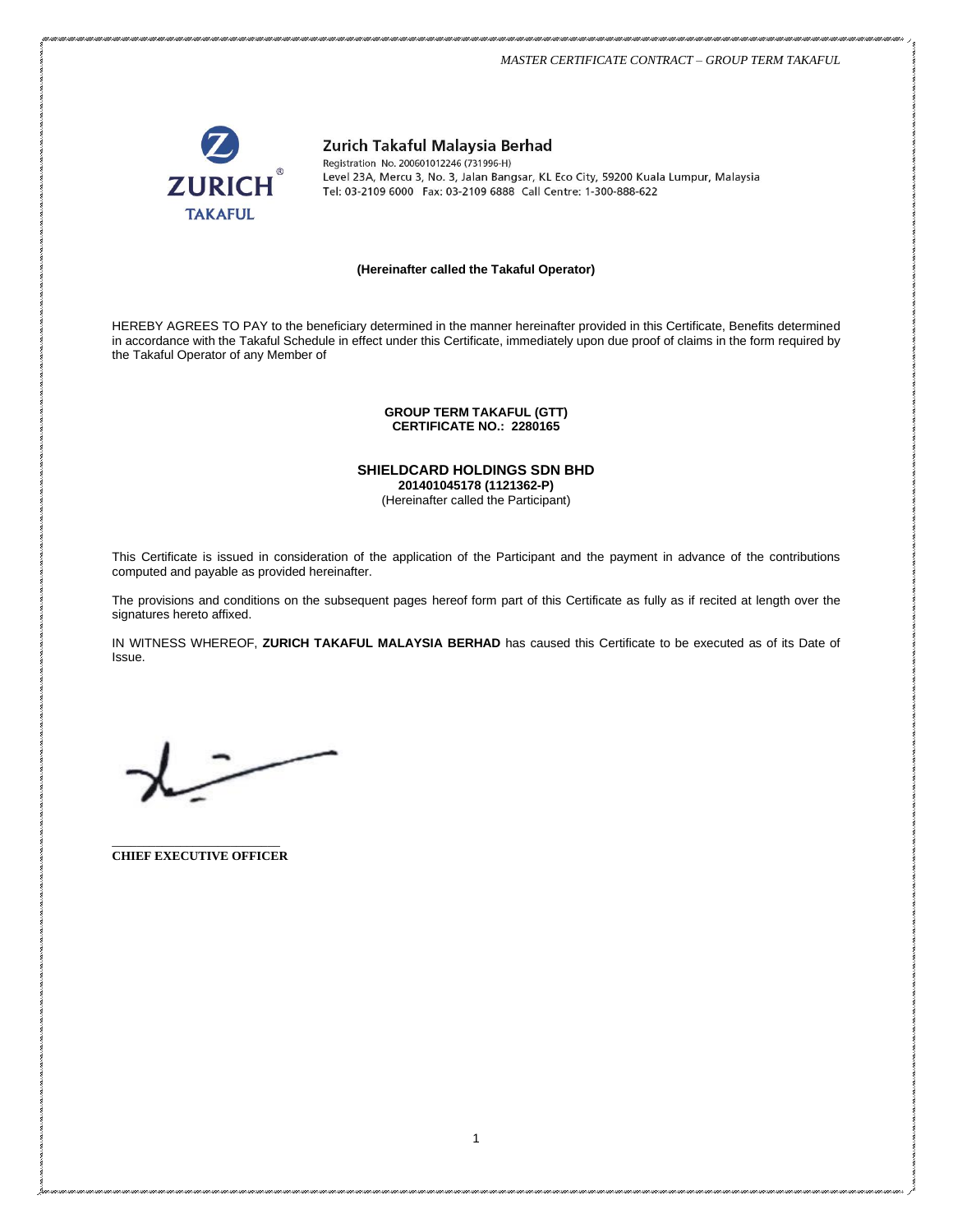#### **PART 1 - DEFINITIONS**

Unless otherwise required by the context, the following definitions shall mean:

- a) **ACTIVELY AT WORK** shall mean the Member is currently engaged in a fulltime occupation for regular salary or pay and is physically present during working hours. Absence due to normal holidays, study leave or training as distinct from sick leave shall also satisfy the requirement and has not been hospitalised for more than twenty-one (21) days during the last twelve (12) months prior to joining the scheme.
- b) **AGE** shall mean the age of Member at his last birthday.
- c) **BENEFICIARY** shall mean the beneficiary determined in the manner set out in this Certificate.
- d) **CERTIFICATE** shall mean this Group Term Takaful Certificate, the supplementary certificates hereto, any riders or Endorsements therein and any amendments thereto be signed by the Takaful Operator, the application attached hereto of the Participant or the Member and the Member's Certificate, if any, constituting the entire contract between the parties.
- e) **CONTRIBUTION** shall mean the contribution payable by the Participant or the Member, which after prescribed deduction of *Wakalah* Fees shall be allocated to Group Family Risk Investment Account (GFRIA) managed by the Takaful Operator according to the nature of risks.
- f) **CONTRIBUTION DUE DATE** shall mean the payment due dates of the Contribution in respect of the takaful coverage for each Member in accordance with Schedule A.
- g) **EFFECTIVE DATE** shall mean the date from which the Takaful plan under this Certificate becomes operative as specified in Schedule A.
- h) **ELIGIBLE MEMBERS** shall mean Members as defined in the Schedule A who, are entitled to elect to participate in the Takaful plan under this Certificate.
- i) **ENDORSEMENT** shall mean written evidence of an agreed change to this Certificate as may be issued by the Takaful Operator from time to time.
- j) **ENTRY AGE** shall mean the age of the Member at his last birthday at the point of application of this Takaful coverage.
- k) **FREE COVER LIMIT** shall mean the maximum Sum Covered which the Takaful Operator is able to accept without evidence of health of the Member as specified in the Schedule A.
- l) **FUNERAL EXPENSES BENEFIT** shall mean the benefit provided under this Certificate for the amount specified in Schedule A and the Member's Certificate to cover funeral expenses.
- m) **GROUP FAMILY RISK INVESTMENT ACCOUNT (GFRIA)** shall mean the Participants' holding account where the Tabarru' shall be credited. All benefits, as specified in this Certificate shall be payable from this fund. If the aggregate GFRIA is in deficit, Takaful Operator shall arrange for Qard. The Qard shall be repaid when the GFRIA returns to surplus position and before any surplus is distributed.
- n) **HIBAH** shall mean a nomination made by the Member for his nominee to receive the Takaful benefit as a gift.
- o) **ISSUING OFFICE or its HEAD OFFICE** shall mean the Takaful Operator's office at Level 23A, Mercu 3, No.3, Jalan Bangsar, KL Eco City, 59200 Kuala Lumpur, Malaysia
- p) **MEMBER** shall mean Eligible Member(s) as defined in Schedule A who, in accordance with the provisions of Part II, are participating in the Takaful Plan under this Certificate.
- q) **MEMBER'S CERTIFICATE** shall mean the application form of the Member and the individual Takaful certificates issued by the Takaful Operator to the Member.
- r) **MEMBER'S EFFECTIVE DATE** shall mean the respective effective date of the Member's takaful coverage as specified in the Member's Certificate.
- s) **PARTICIPANT** shall mean the person/organization/company whose name and address are as specified in the **Schedule A** who is the owner of the Certificate.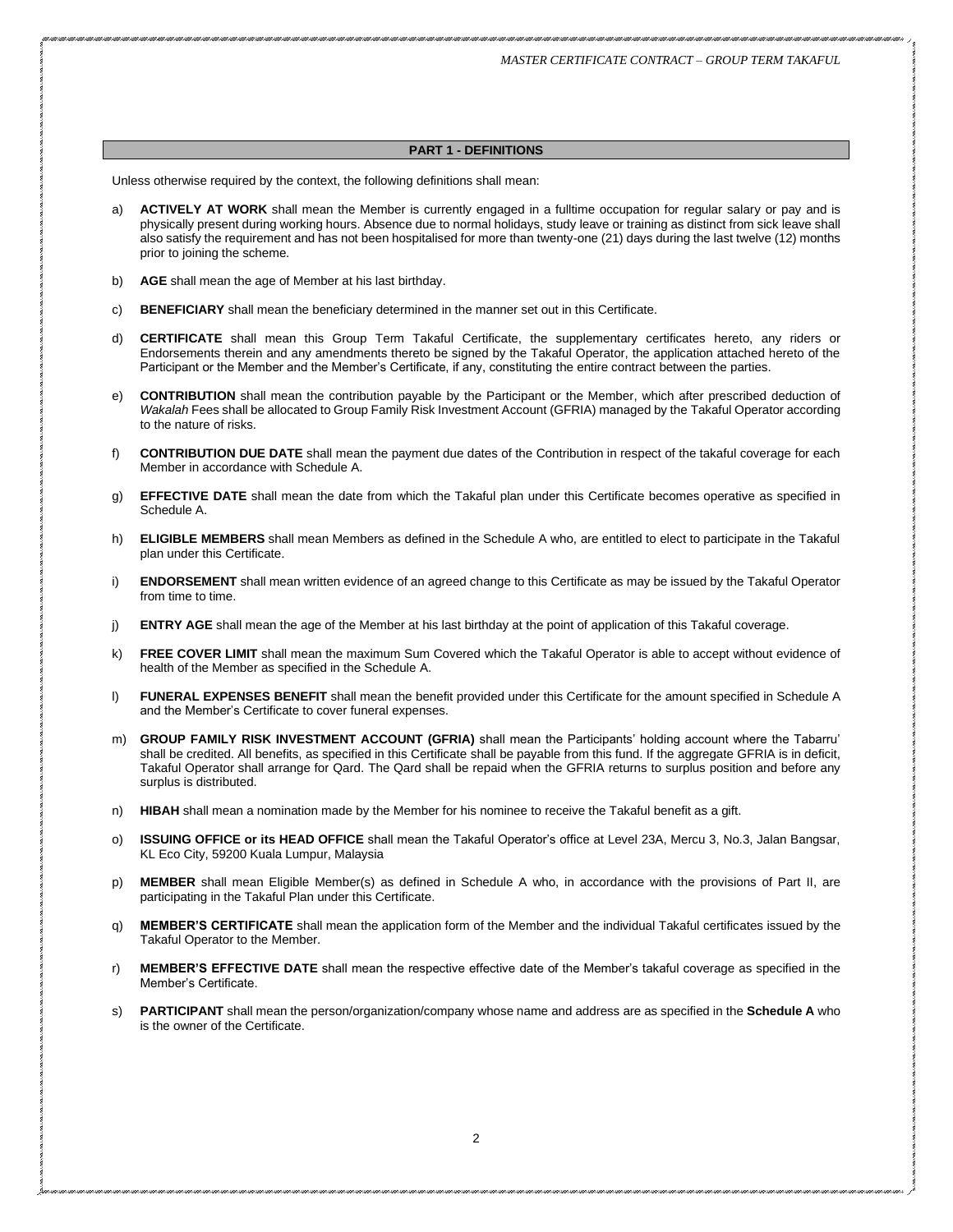- t) **PRE-EXISTING CONDITION** shall be limited to disabilities or illnesses which existed before the Member's Effective Date of cover or the date of reinstatement and for which the Member should have reasonably been aware of. A Member may be considered to have reasonable knowledge of a pre-existing condition where the condition is one (1) for which:-
	- I. the Member had received or is receiving treatment;
	- II. medical advice, diagnosis, care or treatment has been recommended;
	- III. clear and distinct symptoms are or were evident; or
	- IV. its existence would have been apparent to a reasonable person in the circumstances.
- u) **QARD** shall mean a loan provided by Takaful Operator in the event of deficit in the Group Family Risk Investment Account (GFRIA).
- TABARRU' shall mean donation and in Takaful it shall take effect when the Member or the Participant, if finance by the Participant, contributes a sum amount of money to the GFRIA based on the donation contract.
- w) **TAKAFUL** shall mean a scheme based on brotherhood, solidarity and mutual assistance which provides for mutual financial aid and assistance to the Participant or the Member in case of need whereby the Participant or the Member mutually agree to contribute for that purpose.
- x) **TAKAFUL BENEFITS** shall mean the Takaful benefits for the Takaful plan as specified in Schedule A subject to the terms and conditions of this Certificate.
- y) **TAKAFUL OPERATOR** shall mean Zurich Takaful Malaysia Berhad.
- z) **TAX** shall mean any present or future, direct or indirect, tax, levy or duty, including consumption tax or any tax of similar nature, which is imposed on goods and services by government or tax authority.
- aa) **WAKALAH** shall mean a Shariah concept where an agent is appointed to undertake and manage transactions on another person's behalf. In this Takaful contract, it shall mean that the Takaful Operator is appointed as a manager to manage the Takaful business on behalf of the Participant by charging an agreed Wakalah Fee. In the event of Takaful Operator's misconduct (ta`addi), negligence (taqsir), or breach of specified terms (mukhalafah al-shurut), Takaful Operator shall be liable and shall compensate for loss or damage including any actual cost suffered by the Participant.
- bb) **WAKALAH FEE** shall mean the fee charged by Takaful Operator for managing the operations of the Takaful business. The Wakalah Fee will be determined as a percentage of the Contribution.
- cc) **WASI** shall mean a nomination made by the Member to appoint his nominee as an administrator to distribute the Takaful benefit in accordance with faraid laws upon his death.

*Note:*

- *i) A masculine personal pronoun as used herein includes the feminine, whichever the context requires.*
- *ii) Words importing the singular number include the plural number and vice versa.*

# **PART II - INDIVIDUAL PARTICIPATION, CONTRIBUTION AND TERMINATION**

#### **Section 1 – Participation**

- a) The Members eligible for Takaful coverage under this Certificate are the Participant present and future full-time employees who are between eighteen (18) years and sixty-nine (69) as specified in Schedule A.
- b) The eligible Members must be a natural person.
- c) Present employees will be eligible for Takaful coverage at the Effective Date of this Certificate. Future employees will be eligible for Takaful coverage according to the date mentioned in the employee movement/additional listing provided by the Participant.
- d) Any employee who is not actively at work on the date he would otherwise become eligible for the Takaful coverage hereunder shall not be eligible until the date he returns to active service in good health.
- e) Members whose participation has been terminated and who re-apply for participation shall be considered as a new Member.
- f) In situation where a Personal Health Declaration or Medical Report is required by the Takaful Operator, the effective date shall be the date of last document received by the Takaful Operator, subject to underwriting assessment and approval by the Takaful **Operator**

**Section 2 – Data Required**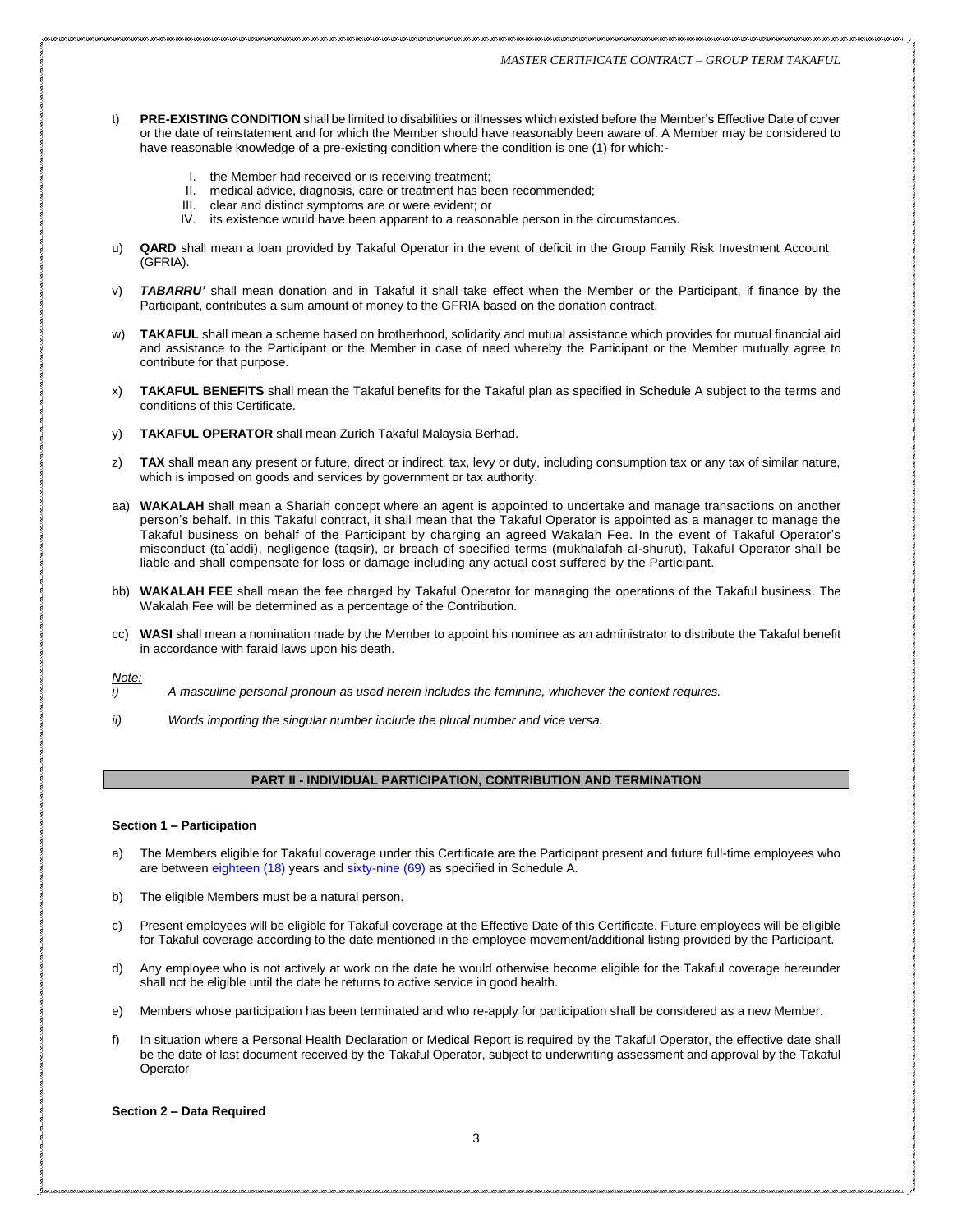- a) The Participant shall maintain a record with respect to each Member under this Certificate, showing the Member's name, sex, age, date of birth, amount of Takaful, the date Takaful becomes effective, the date Takaful is to be terminated, any changes together with the dates noted of classification, of beneficiary designation and of other pertinent information as may be necessary to carry out the terms of this Certificate.
- b) The Participant shall furnish to the Takaful Operator a complete record containing all the details as hereinabove referred to in paragraph (a).
- c) Clerical error in keeping the records shall not invalidate Takaful otherwise validly in force nor continue Takaful otherwise validly terminated, but upon the discovery of such error, an equitable adjustment shall be made.
- The Participant shall furnish the Takaful Operator with all information and proofs which the Takaful Operator may reasonably require with regard to any matters pertaining to the Certificate. All documents furnished to the Participant by any Member in connection with the Takaful, and other records as may have a bearing on the Takaful under the Certificate, shall be opened for inspection by the Takaful Operator at all reasonable times.

#### **Section 3 – Underwriting**

- a) Amount of coverage in excess of the Free Cover Limit as stated in the Schedule A may be accepted subject to evidence of health of the Member satisfactory to the Takaful Operator.
- b) The Takaful Operator reserves the right to require evidence of health for any increase in amount of coverage which is in excess of the Free Cover Limit.
- c) In the event the findings of the medical examinations in respect of the eligible Member is not satisfactory to the Takaful Operator, the Takaful Operator may at its absolute discretion reject the application or impose any additional terms and conditions in such manner as the Takaful Operator deems fit.
- d) All expenses and cost incurred for the initial medical examination and/or test of any eligible Member required by the Takaful Operator shall be borne by the Takaful Operator. Any further expenses and cost incurred to review the medical and/or test at the request of any eligible Member shall be borne by the said eligible Member.

#### **Section 4 - Contribution**

#### a) **Contribution Payment**

Contributions are payable by the Participant Annually as specified in Schedule A in advance, either to the Takaful Operator or its Issuing Office or its Head Office. The first contribution shall be payable on the Effective Date of this Certificate and after that on the Effective Date of the next billing. The Takaful Operator reserves the right to charge an extra contribution in respect of any member who engages in hazardous activities or whose medical or physical condition is sub-standard.

#### b) **Grace Period**

A grace period of thirty-one (31) days following the Contribution Due Date shall be allowed to the Member for the payment of any contribution after the first payment. If any contribution is not paid before the expiration of the grace period this Certificate shall automatically terminate at the expiration of the period, except that if the Participant shall have given the Takaful Operator written notice in advance of an earlier date of termination, this Certificate shall terminate as of such earlier date. The Participant shall be liable to the Takaful Operator for the Contribution for the time the Certificate was in force during the grace period.

#### c) **Default in Contribution Payment**

Subject to Section 4(d) below, if any Contribution remains unpaid at the end of the grace period, the Member's Certificate shall lapse and the Member's takaful coverage shall be deemed terminated and not renewed.

#### d) **Reinstatement of Certificate**

Notwithstanding any provision herein, if any Contribution is in default beyond the grace period the Member's Certificate may be reinstated at the Takaful Operator's sole and absolute discretion after the Contribution Due Date subject to:

- I. an application by the Member for reinstatement;
- II. evidence of the takaful coverability of the Member subject to the satisfaction of the Takaful Operator; and
- III. payment of the full Contribution(s).

#### e) **Deduction of Contribution**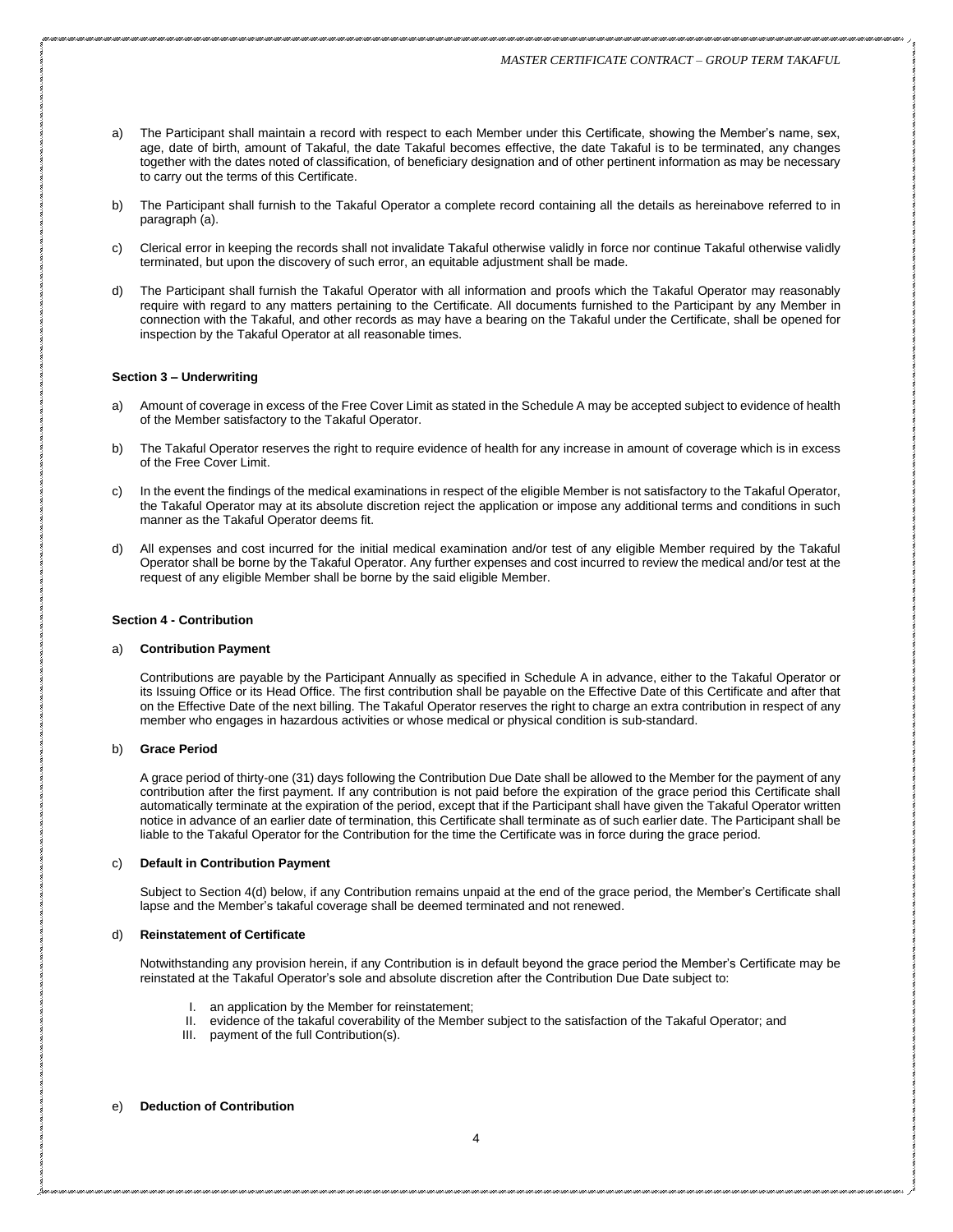If this Certificate becomes a claim by death of the Member, any unpaid balance of the contributions due for the full Certificate year in which death occurs shall be deducted from the proceeds payable under the certificate.

#### f) **Change of Contribution Rate**

The Certificate is subject to yearly renewal. The Takaful Operator reserves the right to change the Contribution rates on any Certificate renewal date or when the risks being covered against under this Certificate have substantially increased, provided the Takaful Operator notifies the Participant and/or the Member of such change at least thirty-one (31) days before the Contribution becomes due.

Contribution adjustments, if any, shall be made effective as from the Contribution Due Dates only. Contribution adjustments involving return of unearned contributions to the Participant shall be limited to the period of twelve (12) months immediately preceding the date of receipt by the Takaful Operator of evidence that such adjustment should be made.

#### **Section 5 – Termination of Member's Certificate**

The Takaful hereunder of any Member shall automatically terminate on the earliest of the following dates or events:

- a) On the date of this Certificate is terminated in accordance with Section 9 of Part V General Provisions.
- b) The date of the expiration of the period for which the last contribution payment is made on account of the Member's certificate.
- c) On the date of death of the Member.
- d) On the date when contribution payments is discontinued for the Member's certificate and the Takaful Operator have received notice from the Participant that such Member's certificate is to be terminated
- e) The date on which the Members enters full-time military, naval or air service.
- f) At the end of the Certificate period following the Member's attainment of seventy (70) years of age.
- g) On the date the Supplementary Total and Permanent Disability Benefit is approved for payment
- h) The date communicated to the Member by the Takaful Operator by virtue of war, act of war, where such date shall be at the discretion of the Takaful Operator.
- i) The date on which his membership in the class or classes of Member hereunder is terminated. Cessation of active by a Member (or cessation of membership in good standing in the case of associations) shall be deemed to constitute the termination of his membership, except that while a member is temporarily on part-time employment or is absent on account of sickness or injury, membership shall be deemed to continue until contribution payments for such Member's certificate are discontinued.
- The date on which active membership with the Member is terminated, except that the Participant may elect to consider Members temporarily laid-off given leave of absence or temporarily disabled, as remaining in active membership for purpose of this Takaful but not for a longer period than six (6) months from the date of termination of active membership.

## **PART III - BENEFITS PROVISIONS**

#### **Section 1 – Death Benefit**

Immediately upon due proof of death of any Member, in a form satisfactory to the Takaful Operator, the amount of Takaful for which the Member was last covered under this Certificate shall be payable to the designated nominee in the manner herein provided and such payment shall fully discharge the Takaful Operator liability in respect of the benefit of the said Member payable under this Certificate.

#### **Section 2 – Free Cover Limit**

Amount of coverage in excess of the Free Cover Limit as stated in the Schedule A may be accepted subject to evidence of health of the Member satisfactory to the Takaful Operator.

In the absence of written acceptance by the Takaful Operator, the amount of coverage shall be limited to the Free Cover Limit and contribution charge shall be based on this amount.

The Takaful Operator reserves the right to require evidence of health for any increase in amount of coverage which is in excess of the Free Cover Limit.

The amount of coverage exceeds the Free Cover Limit shall be subjected to Section 11 of Part V – General Provisions.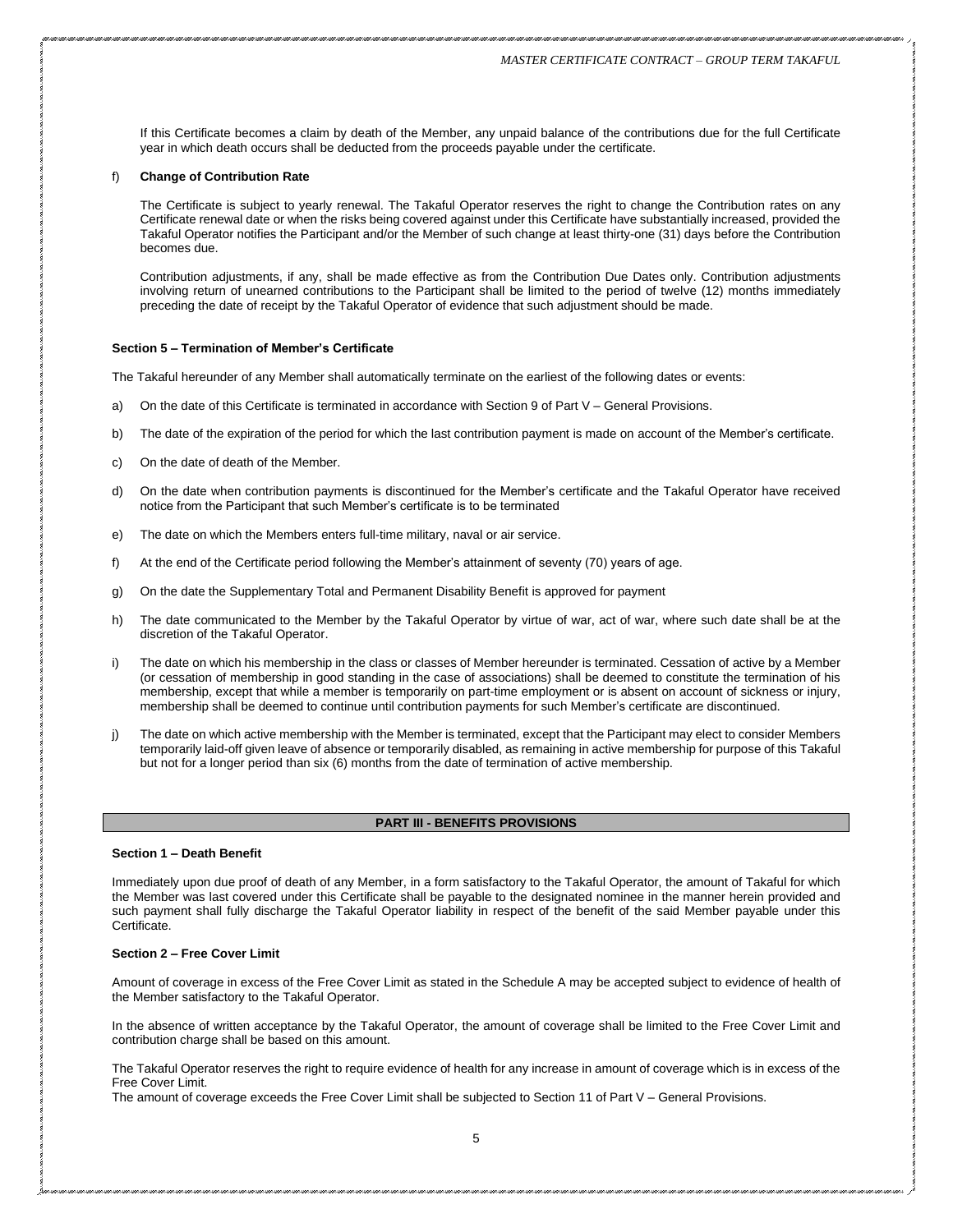#### **Section 3 – Claims**

#### a) **Claim Notice**

Written notice of claim together with supporting documents must be given to the Takaful Operator within ninety (90) days after the date of death of the Member. Failure to give notice within such time shall not invalidate any claim if it shall be shown not to have been reasonably possible to give such notice and the notice was given as soon as was reasonably possible.

#### b) **Proof of Death**

In the event of death, an official certified Death Certificate or a true copy of Death Certificate must be provided with the Claim Form. Proof of death of a Member shall be furnished in writing to the Takaful Operator at its Issuing Office within ninety (90) days after the date of the death of the Member.

#### c) **Claim Forms**

The Takaful Operator shall furnish the claimant with the necessary claim forms for filing proof of Death or Total and Permanent Disability upon notification of a claim.

#### d) **Other Documentation**

The Takaful Operator may request for further documents in identifying the Member and the information regarding death of the Member wherever deemed appropriate.

#### **Section 4 – Suicide**

In the event of death of a Member from suicide, while sane or insane, within one (1) year from the Member's Effective Date, the Takaful Operator's total liability in respect of such Member's coverage shall be the sum equal to the net Contribution after deduction of the Wakalah Fees.

#### **Section 5 – Risks Excluded**

The Takaful coverage under this Certificate shall not cover death of any Member caused directly, or indirectly, wholly or partly, by:-

- a) Self-infliction or suicide attempt while sane or insane, wilful misuse of alcohol and/or the taking of drugs otherwise than under the direction of a registered medical practitioner;
- b) Pre-existing Conditions;
- c) if the illness is diagnosed within thirty (30) days from the Member's Effective Date or reinstatement date, whichever is later;
- d) War (whether war be declared or not), civil war, mutiny, strike, riot, civil, commotion, insurrection, rebellion, revolution or military or usurped power;
- e) Military or naval service in time of declared or undeclared war while under orders for warlike operations, or restoration of public order;
- f) Entering, operating, or servicing, ascending or descending from or with any aerial device or conveyance except as a fare paying passenger on a regularly scheduled passenger flight of a commercial aircraft;
- g) while engaged in hazardous pursuits such as mountaineering and racing (other than foot-racing) or while participating in skydiving, hot-air balloon, hand-gliding, bungee-jumping and private flying;
- h) termination of pregnancy.

#### **Section 6 – Payment of the Benefit**

The Takaful Operator is liable to the Member if the Member is the one paying the Contribution.

The Participant shall notify the Takaful Operator of any indebtedness due and owing by the Member to the Participant. The Takaful Operator shall deduct the amount due and owing to the Participant and pay the balance of the amount of benefit directly to the Member or any person entitled through the Member.

If the Participant is paying the contribution, then the payment of benefit will be made to the Participant.

# **PART IV - BENEFICIARY**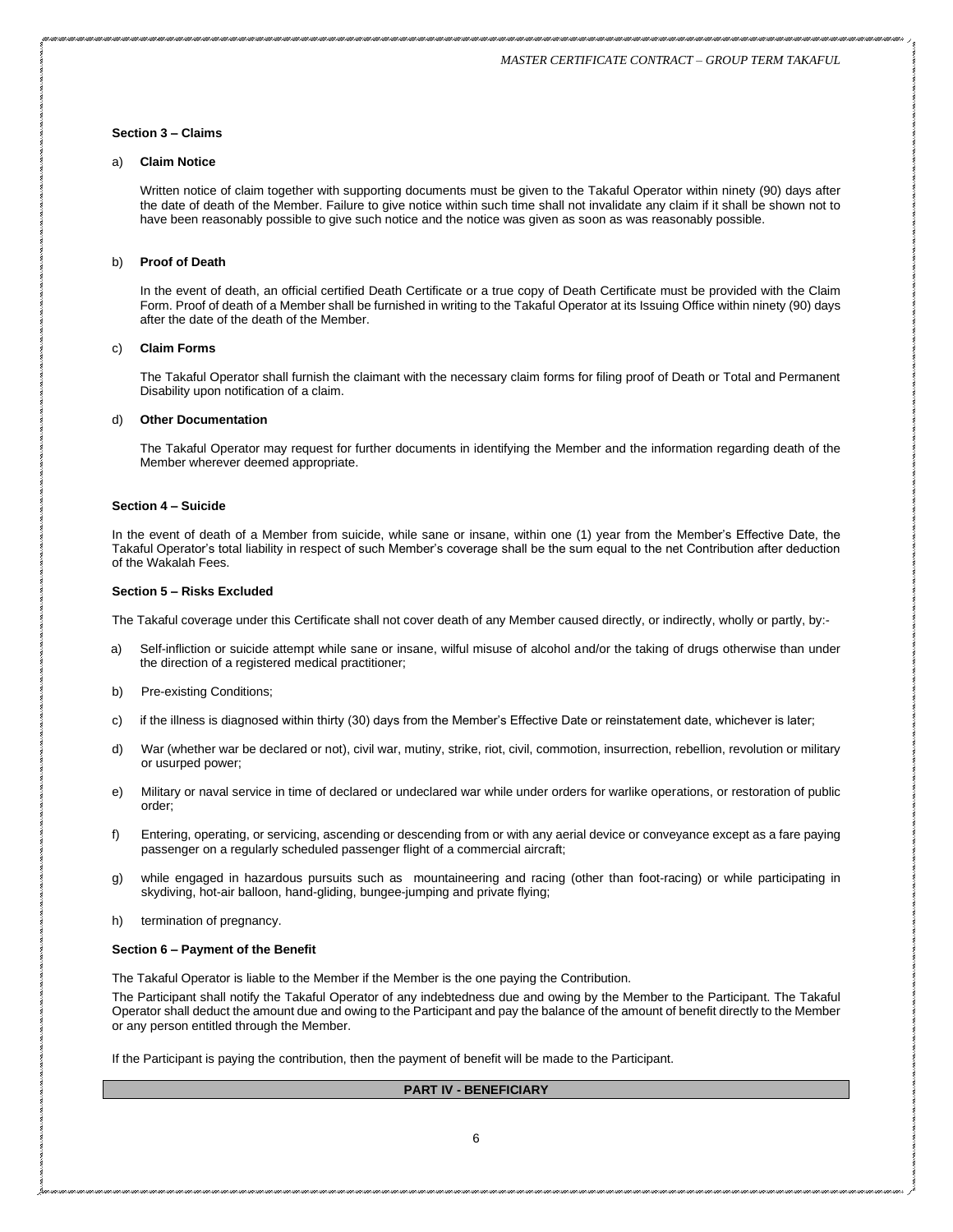#### **Section 1 - Designation of Beneficiary**

The Member shall be entitled to nominate the beneficiary to whom the Takaful Benefits under the Member's Certificate shall be payable in the event of death of the Member. The Participant shall be fully responsible and liable to pay the benefits received from the Takaful Operator to the designated beneficiary or beneficiaries of the Member.

In the absence of such nomination by the Member, the Takaful Operator will pay the Takaful Benefits to the lawful administrator/ executor or beneficiary of the estate of the Member under the relevant law. **Section 2 – Discharge of Liability**

Payment of the benefits to the beneficiary in accordance with Section 1 above pursuant to the Islamic Financial Services Act 2013 and the relevant law shall release the Takaful Operator of all liabilities under this Certificate.

#### **PART V - GENERAL PROVISIONS**

#### **Section 1 – The Certificate**

- a) All statements made by the Participant, or by the Member shall, in the absence of fraud, be deemed representations and not warranties, and no statement shall avoid the Takaful coverage, or be used in defence of a claim under it, unless it is in writing. If the Certificate is obtained through fraudulent or misstatement whether misrepresentation or suppression, or if any claim made shall be fraudulent or exaggerated, only the remedies in Schedule 9 of the Islamic Financial Services Act 2013 will apply.
- b) The rights of the Participant or of any Member or of any beneficiary under the Certificate shall not be affected by any provision other than those contained in this Certificate or in any other document which constitute part of the entire contract.
- c) No agents or any other parties are authorized to alter or amend this Certificate, to accept Contributions in arrears, to waive any notice or proof of claim required by this Certificate, or to extend the date before which any such notice or proof must be submitted. No change in this Certificate shall be valid unless approved by the Takaful Operator and evidenced by Endorsement hereon, or by amendment hereto signed by the Participant and by the Takaful Operator.
- d) All Contributions and fees payable under this Certificate may be subject to Tax. If Tax is imposed, it will be stated in the invoice and Takaful Operator reserves the right to claim or collect the Tax from the Participant in addition to the Contributions and/or fees payable under this Certificate.

#### **Section 2 – Group Family Risk Investment Account (GFRIA)**

The Participant and Members hereby agree that the Tabarru' shall be allocated into the Group Family Risk Investment Account (GFRIA) which will be used to pay the Takaful Benefits covered under this Certificate. A Tabarru' is a donation and in Takaful it shall take effect when the Member or the Participant, if finance by the Participant, contributes a sum amount of money to the GFRIA based on the donation contract. The Participant and Members also agree to allow Takaful Operator to deduct a Wakalah Fee upfront.

The Takaful Operator will manage and invest the Tabarru' fund (GFRIA) in accordance with Shariah principles approved by Takaful Operator's Shariah Committee. At the end of financial year, if there is a net surplus in GFRIA, fifty percent (50%) of the surplus shall be paid to the Takaful Operator based on the contract of Ju'alah, and the remaining fifty percent (50%) of the surplus will be shared amongst the Members as a Hibah from the GFRIA, provided that the Member has not incurred any claims and/or have not received any benefits payable under each type of cover in this Certificate whilst it is in force and further provided that the Member's share of surplus will be payable only upon the expiry of the Member's Takaful coverage at the end of its original term as per the terms of the Member's Certificate.

All benefits payable from GFRIA are guaranteed. If there is insufficient balance in the GFRIA to pay for the Takaful Benefits, the Takaful Operator will make good the balance in the GFRIA under the principle of Qard (loan) provided that the insufficiency is not due to the negligence of the Takaful Operator. If the insufficiency of the GFRIA is due to the negligence of the Takaful Operator, the Takaful Operator will make an outright transfer for the insufficiency of the fund. Future surplus shall be used to pay outstanding Qard in GFRIA (if any) to Takaful Operator.

The Participant and Members hereby agree that the net surplus shall be paid by the Takaful Operator to the Participant, and the Participant shall be fully responsible and liable for distribution of the net surplus to the respective Members.

#### **Section 3 – Member's Certificate**

- The Takaful Operator will issue to the Participant, for delivery to each Member, the Member's Certificate certifying the Member has become covered under this Certificate upon acceptance of payment of the Contribution or approval of application whichever is later.
- b) The Participant and the Member shall furnish the Takaful Operator with all information and proofs which the Takaful Operator may reasonably require with regard to any matters pertaining to the Member's Certificate. All documents furnished to the Participant by any Member in connection with the Member's Takaful coverage, and such other records as may have a bearing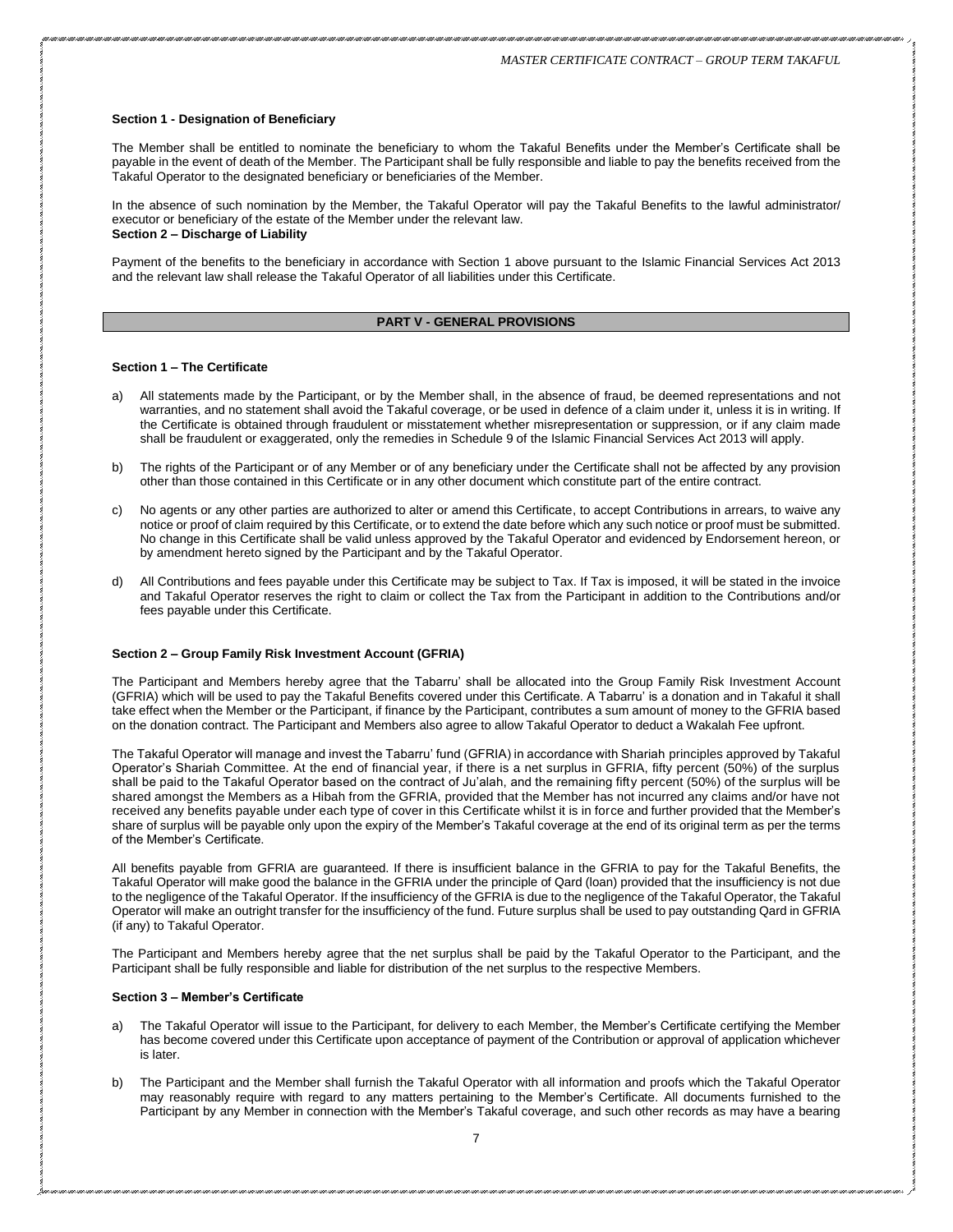on the Member's Takaful coverage under this Certificate, shall be opened for inspection by the Takaful Operator at all reasonable times.

#### **Section 4 – Misstatement of Age**

- a) If the age or date of birth or other relevant facts relating to a Member shall be found to have been misstated, the Takaful Operator shall not avoid the Member's Certificate or refuse a claim under this Certificate by reason of misstatement of age.
- b) In the event of misstatement of age, the Takaful Operator may do one of the followings to reflect true age of the Member:-
	- I. Vary the amount of coverage or surplus or profits<br>II. Vary the amount of contribution
	- II. Vary the amount of contribution<br>III. Change the period of cover of the
	- Change the period of cover of the Member

#### **Section 5 – Misrepresentation and Incontestability**

In stage of application, the Takaful Operator may request the Member to answer any specific questions that are relevant to the decision of the Takaful Operator whether the risk is acceptable or the rates and terms to be applied on.

It is the Member's duty to take reasonable care not to make a misrepresentation when answering any questions or confirming or attending any matter when renewing the Certificate.

If the Certificate has been in forced for more than 2 years from the Effective Date of this Certificate or re-instated, the Takaful Operator cannot contest this Certificate on the grounds of misrepresentation, non-disclosure, inaccuracy or being misleading in respect of any statement made in material fact, unless the Takaful Operator can prove fraud against the Participant or the Member.

If there is any refund of Contribution it will be made payable either to the Member or the Participant, depends on who made the contribution payment.

#### **Section 6 – Applicable Law**

This Certificate, and all rights, obligations and liabilities arising hereunder, shall be construed and determined and may be enforced in accordance with the laws of Malaysia and the parties shall submit to the exclusive jurisdiction of the courts of Malaysia.

#### **Section 7 - Legal Proceedings**

No action in law or in equity shall be brought to recover on this Certificate prior to the expiration of sixty days (60) after proof of claim has been in filed in accordance with the requirements of this Certificate, nor shall such action be brought at all unless brought within two (2) years from the expiration of time within which proof of claim is required by this Certificate.

#### **Section 8 - Evidence of Age**

The Takaful Operator reserves the right at any time to require the age of any Member under this Certificate be proved to its satisfaction before any Takaful benefit in respect of the Member is paid under this Certificate.

Subject to Section 4 of Part V of this Certificate, if after commencement of the Takaful coverage of any Member, his date of birth proves to have been incorrectly notified, the Takaful Operator shall notify the Participant of the adjustments to be made under the Certificate in respect of such incorrect notification. Appropriate adjustment in respect of the contributions and/or Takaful coverage benefit shall be made accordingly.

# **Section 9 – Termination of this Certificate**

This Certificate shall commence on the Effective Date and shall continue unless terminated in accordance with the provisions herein. a) Termination of this Certificate by the Takaful Operator

- The Takaful Operator reserves the right to terminate this Certificate by giving 31 days prior notice in writing to the Participant.
- b) Termination of this Certificate by the Participant/Member This Certificate may be terminated by the Participant at any time by giving 15 days prior notice in writing to the Takaful Operator.

The Takaful Operator shall cease to approve any new application for Member's Takaful coverage under this Takaful plan and/or issue any new Member's Certificate upon 31 days of the notice of termination of this Certificate (save and except for applications approved prior to such notice of termination).

Notwithstanding the foregoing, the terms and conditions of this Certificate shall continue to be valid, effective and binding in respect of all subsisting Member's Certificate following such notice of termination and this Certificate shall only effectively terminate and cease to be effective upon the expiry and/or termination of all the Member's Certificate issued under this Certificate.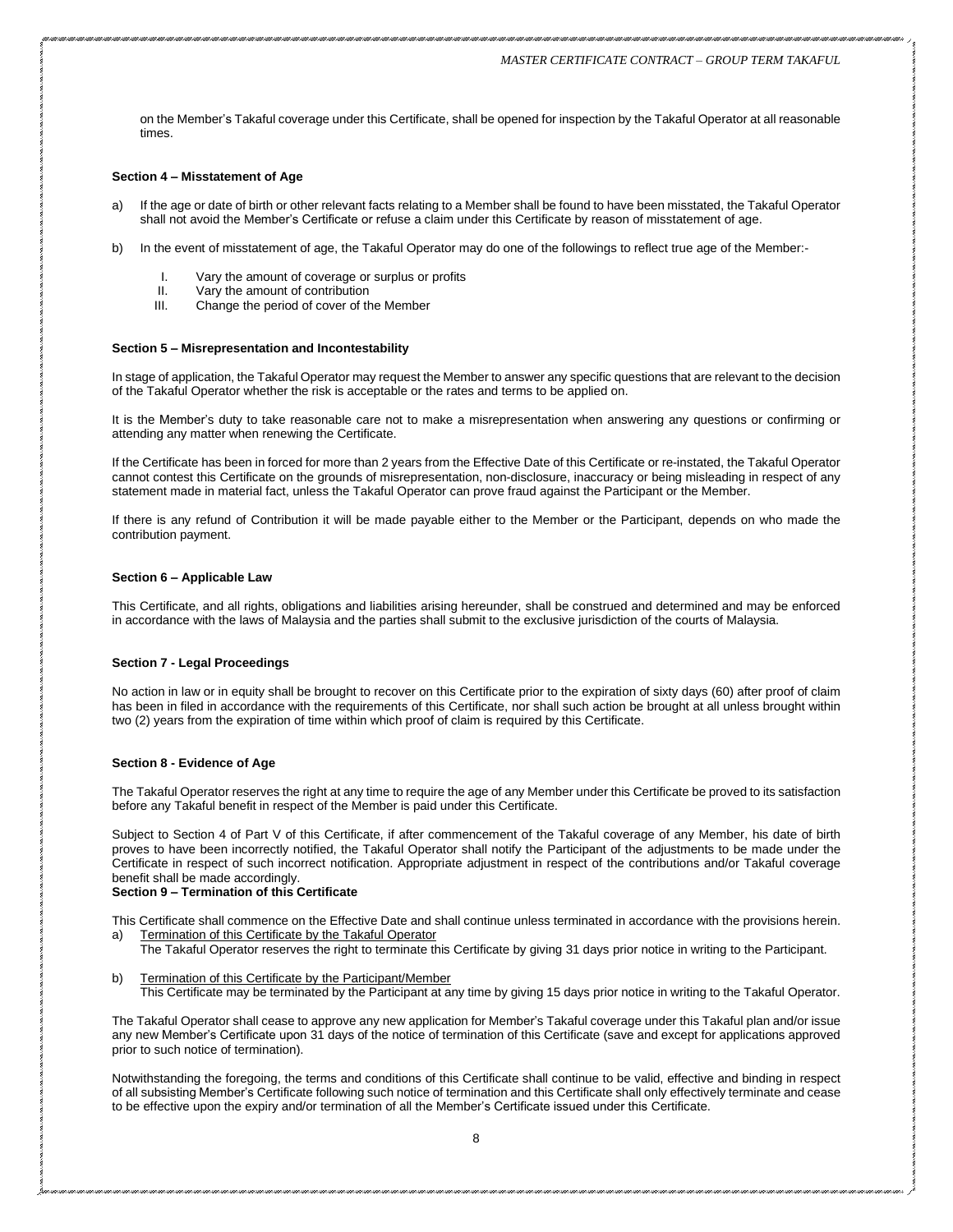Termination of this Certificate shall be without prejudice to any claim arising prior to such termination. The payment or acceptance of any Contribution hereunder subsequent to any notice of termination of this Certificate shall not create any liability but the Takaful Operator shall refund any such Contribution.

c) Termination of this Certificate by the Member This Certificate may be terminated by the Member at any time by giving 15 days prior notice in writing to the Takaful Operator. The Takaful Operator can act on the request after informing the Participant of such request.

This Wakalah contract shall dissolve upon termination. However, Takaful Operator is entitled to the Wakalah fee for the services rendered.

#### **Section 10 – No Assignment**

The coverage provided in this Certificate and the benefits payable are not assignable.

#### **Section 11 – Pre-existing Conditions**

Any Member with Pre-existing Conditions will not be covered under this Group Term Plan for any claims arising from those Preexisting Conditions.

#### **Section 12 – Free Look Period**

If this Certificate shall have been issued and for any reason whatsoever the Participant or the Member shall decide not to take up the Certificate, the Participant or the Member may return the Certificate to the Takaful Operator for cancellation provided such request for cancellation is delivered by the Participant or the Member to the Takaful Operator within fifteen (15) days from the date of delivery to him his Certificate.

The Participant or the Member is entitled to the return of the full contribution paid less deduction of medical expenses incurred by the Takaful Operator in the issue of the Certificate. Upon refund of the Contribution, the liability of the Takaful Operator under the cover for the Member shall cease.

#### **Section 13 – Alteration**

This Certificate may be at any time be amended and changed by written agreement between the Takaful Operator and the Participant. Any amendments to this Certificate shall be binding on all Member(s) whether covered under this Certificate prior to or on or after the effective date of the amendment.

#### **Section 14 – Dispute Resolution**

In the event of any dispute, the Participant and/or the Member may contact: -

- i) **Ombudsman for Financial Services (Formerly known as Financial Mediation Bureau)** Level 14, Main Block Menara Takaful Malaysia, No. 4, Jalan Sultan Sulaiman, 50000 Kuala Lumpur Tel: 03-22722811 Fax: 03-22721577 [www.ofs.org.my](http://www.ofs.org.my/)
- ii) **Laman Informasi Nasihat dan Khidmat (BNMLINK**) Ground Floor, D Block, Jalan Dato' Onn 50480 Kuala Lumpur. Tel: 03-26988044 E-mail: [bnmtelelink@bnm.gov.my](mailto:bnmtelelink@bnm.gov.my)
- iii) **Zurich Takaful Malaysia Berhad**  Registration No. 200601012246 (731996-H) Level 23A, Mercu 3, No.3, Jalan Bangsar, KL Eco City, 59200 Kuala Lumpur, Malaysia Tel: 03-2109 6000 Fax: 03-2109 6888 E-mail: [callcentre@zurich.com.my](mailto:callcentre@zurich.com.my)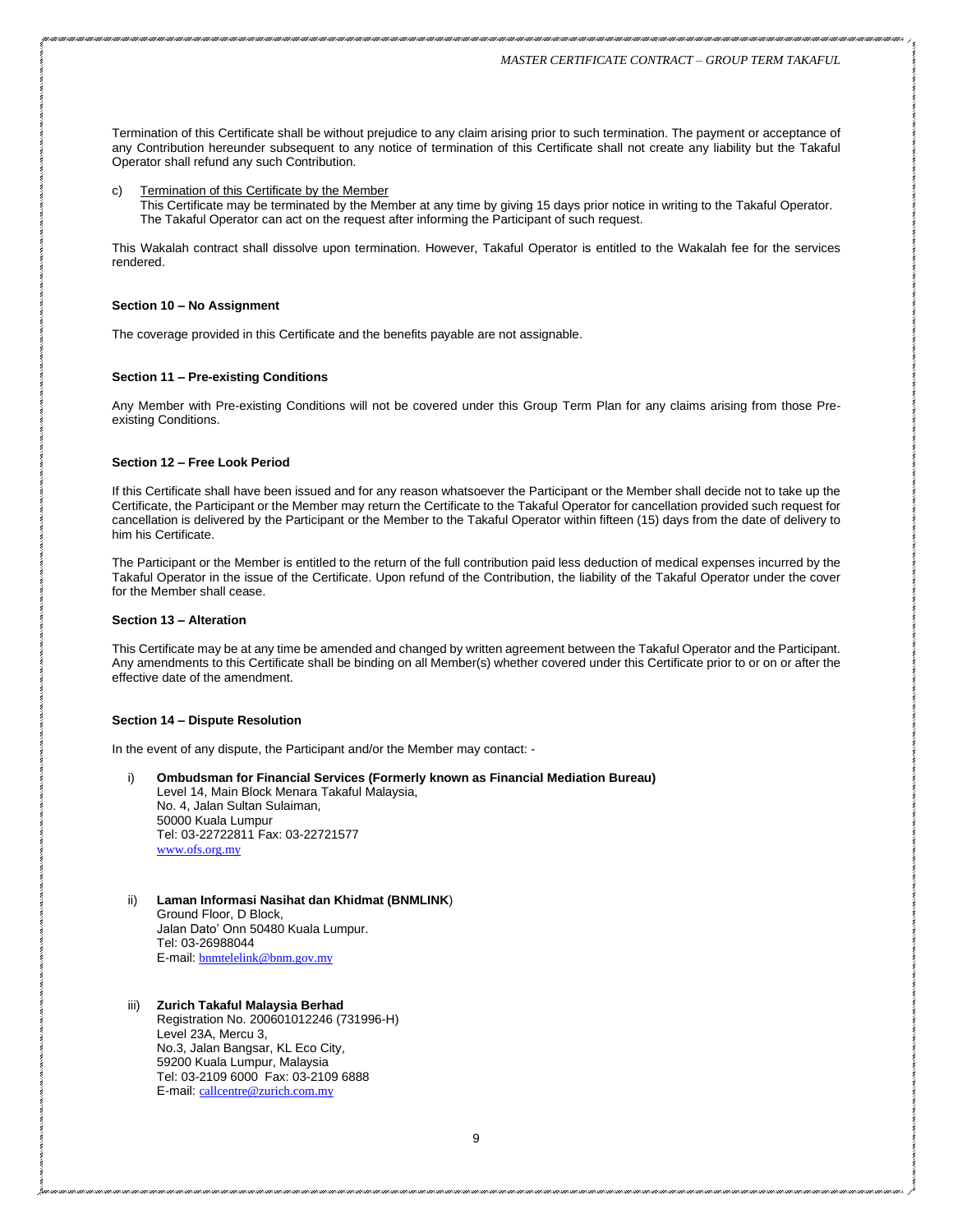#### **IMPORTANT NOTICE**

The Ombudsman for Financial Services and BNMLINK provide alternative avenues for members of the public to seek redress against unfair market practices.

#### **PROCEDURE FOR COMPLAINT TO OMBUDSMAN FOR FINANCIAL SERVICES**

Any Member who is not satisfied with the decision of the senior management of a Takaful Operator, may write to the "Mediator, Insurance Division of Ombudsman for Financial Services", giving details of the dispute, the name of the Takaful Operator and the Certificate number.

Copies of the correspondence between the Member and the Takaful Operator may be sent to facilitate tracing the case file kept by the Takaful Operator.

If the Mediator makes an award against a Takaful Operator, the Member is required to inform the Mediator whether he accepts the award within fourteen (14) days, so that the Takaful Operator can be informed of the Member decision.

There is no appeal procedure within the Ombudsman for Financial Services. If the Member does not want to accept the award, he may reject the decision of the Mediator and he is free to institute Court proceedings against the Takaful Operator or refer it to Arbitration.

The Ombudsman for Financial Services is not responsible for handling payment following the decision of the Mediator. The Takaful Operator when informed of the acceptance of the award is required to remit the amount direct to the claimant within thirty (30) days.

At present, there is no fee or charge for the services provided by Ombudsman for Financial Services

The contact address is as follows:

#### **Ombudsman for Financial Services**

(*Formerly known as Financial Mediation Bureau*) Level 14, Main Block Menara Takaful Malaysia, No. 4, Jalan Sultan Sulaiman, 50000 Kuala Lumpur Tel: 03-22722811 Fax: 03-22721577 [www.ofs.org.my](http://www.ofs.org.my/)

#### **PROCEDURE FOR COMPLAINT TO BNMLINK**

Any Member or claimant who is not satisfied with the conduct of the Takaful Operator may write to BNMLINK, giving details of the complaint, the name of Takaful Operator and Certificate number or the Claim number.

Copies of the correspondence (if any) between the Member or the Claimant and the Takaful Operator also be sent to facilitate tracing the case file kept by the Takaful Operator.

The contact details are as follows:

#### **Laman Informasi Nasihat dan Khidmat (BNMLINK)** Ground Floor, D Block, Jalan Dato' Onn 50480 Kuala Lumpur. Tel: 03-26988044

E-mail: [bnmtelelink@bnm.gov.my](mailto:bnmtelelink@bnm.gov.my)

# **SCHEDULE A**

Attaching to and forming a part of the Group Term Takaful (GTT) Certificate No. **2280165**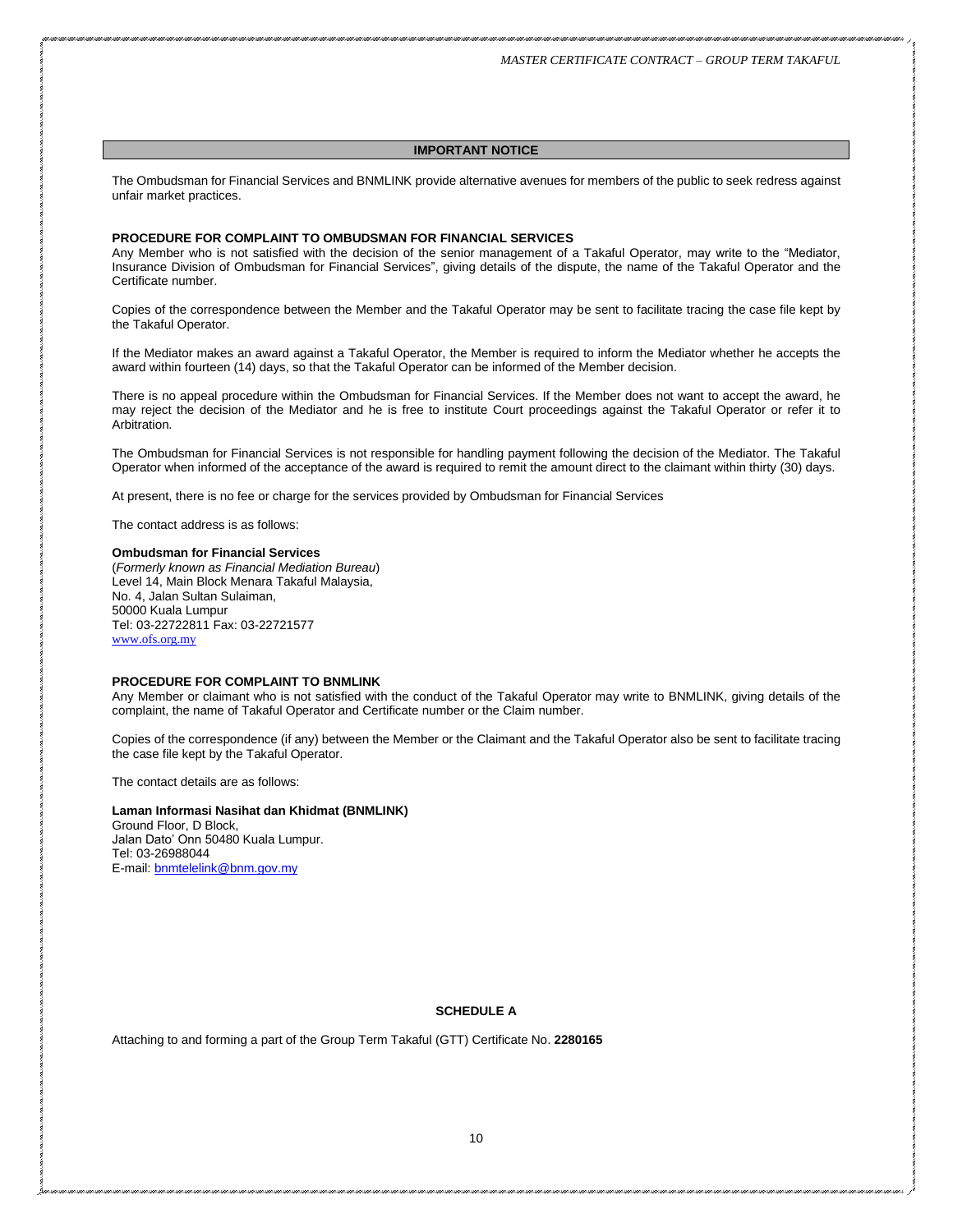| Name/Address of Participant                            | t                        | <b>SHIELDCARD HOLDINGS SDN BHD</b><br>(201401045178 (1121362-P))<br>A-15-1, BLOCK A, JAYA ONE,<br>72A, JALAN PROF.DIRAJA UNGKU AZIZ,<br>46200 PETALING JAYA<br>SELANGOR. |  |
|--------------------------------------------------------|--------------------------|--------------------------------------------------------------------------------------------------------------------------------------------------------------------------|--|
| <b>Effective Date</b>                                  | $\ddot{\phantom{a}}$     | 15th March 2022                                                                                                                                                          |  |
| <b>Members</b>                                         | $\ddot{\cdot}$           | All members of SHIELDCARD HOLDINGS SDN BHD shall be aged seventeen (17) to<br>fifty-four (54) years old.                                                                 |  |
| <b>Free Cover Limit</b>                                | $\ddot{\cdot}$           | RM 20,000.00                                                                                                                                                             |  |
| Pre-Existing Illness/Conditions                        | $\ddot{\phantom{a}}$     | Claims arising from any pre-existing illness/conditions are excluded.                                                                                                    |  |
| <b>Basic Sum Covered</b>                               |                          | Death (due to All Causes) - RM 20,000.00<br>a)<br>Total Permanent Disability (due to All Causes) - RM 20,000.00<br>b)                                                    |  |
| <b>Benefits Coverage</b>                               |                          | Death (due to All Causes)<br>a)<br>Total Permanent Disability (due to All Causes)<br>b)                                                                                  |  |
| <b>Contribution Rate for First</b><br>Certificate Year |                          | Death (due to All Causes) - RM 3.60 per thousand per annum<br>a)<br>Total Permanent Disability (due to All Causes) - RM 0.45 per thousand per<br>b)<br>annum             |  |
| <b>Wakalah Fee</b>                                     | $\ddot{\cdot}$           | 10% of Contribution                                                                                                                                                      |  |
| Frequency of Payment                                   | $\overline{\phantom{a}}$ | <b>Annual Contribution</b>                                                                                                                                               |  |
| First Certificate Year                                 | $\ddot{\phantom{a}}$     | 15th March 2022 to 14th March 2023                                                                                                                                       |  |
| Span of Subsequent Certificate Year(s)                 |                          | 15 <sup>th</sup> March to 14 <sup>th</sup> March of each Certificate Year                                                                                                |  |
| <b>Contribution Due Dates</b>                          | $\ddot{\cdot}$           | 15 <sup>th</sup> March of each Certificate Year                                                                                                                          |  |
| <b>Currency Basis</b>                                  | $\ddot{\phantom{a}}$     | Ringgit Malaysia.                                                                                                                                                        |  |

i over i over i over i over i over i over i over i over i over i over i over i over i over i over i over i over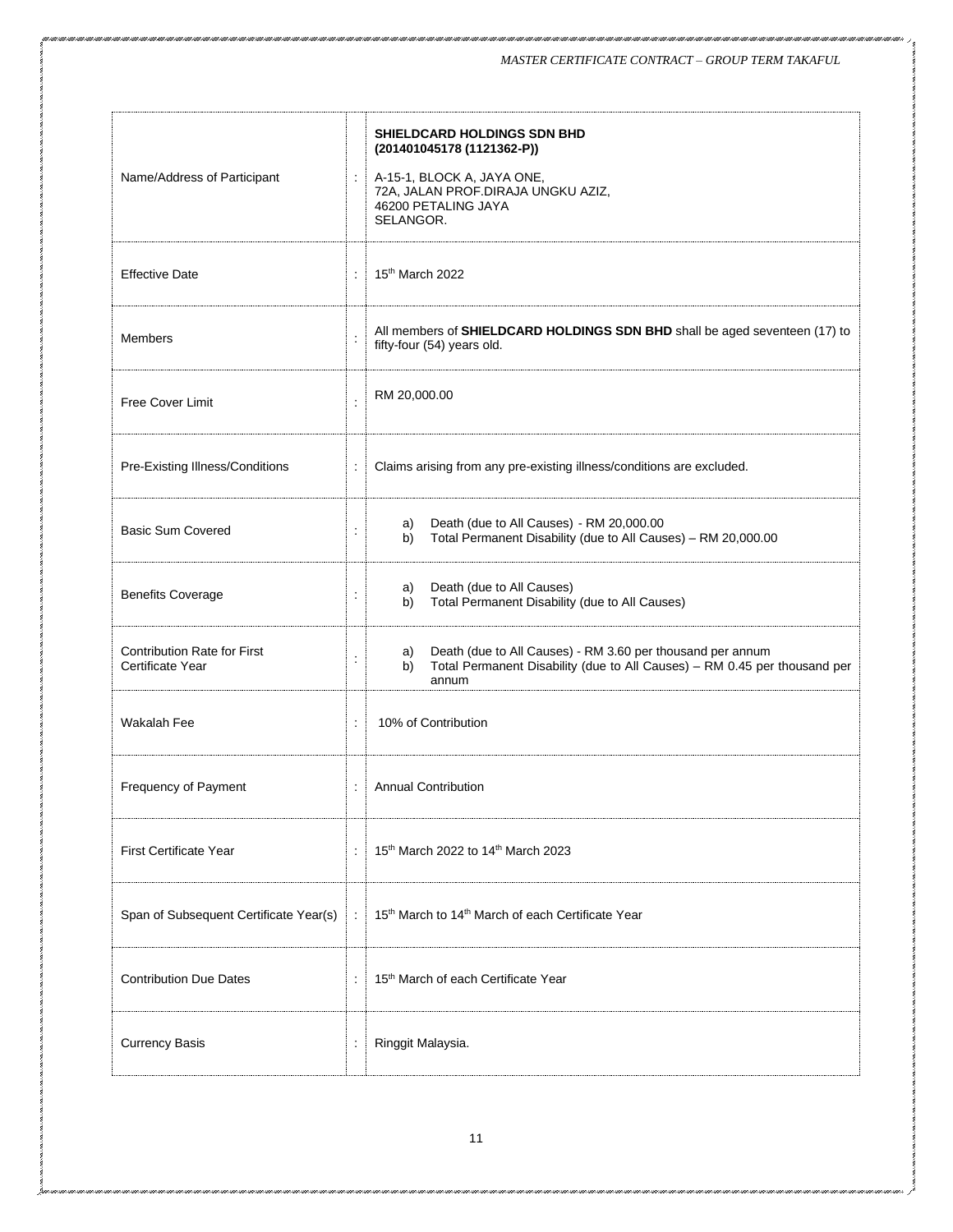# *MASTER CERTIFICATE CONTRACT – GROUP TERM TAKAFUL*

| Country of Issue      |         | Malaysia                                                                                                                   |
|-----------------------|---------|----------------------------------------------------------------------------------------------------------------------------|
| Date of Issue         | $\cdot$ | $10th$ March 2022.                                                                                                         |
| <b>Issuing Office</b> |         | Zurich Takaful Malaysia Berhad<br>Level 23A, Mercu 3,<br>No.3, Jalan Bangsar, KL Eco City,<br>59200 Kuala Lumpur, Malaysia |

i ani i ani i amezani i ani i amezani i ani i amezani i amezani i ameza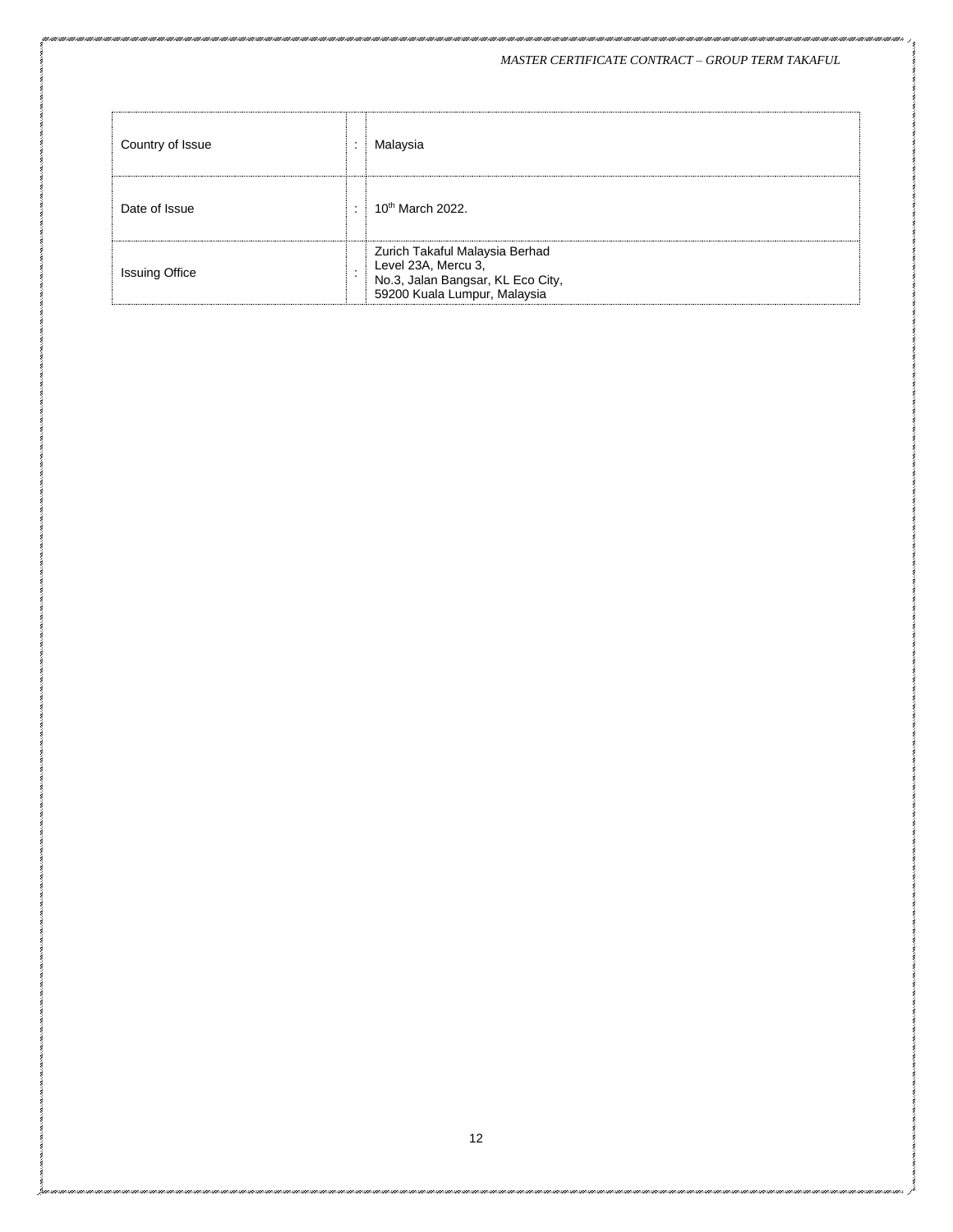#### *MASTER CERTIFICATE CONTRACT – GROUP TERM TAKAFUL*



# Zurich Takaful Malaysia Berhad

Registration No. 200601012246 (731996-H)<br>Level 23A, Mercu 3, No. 3, Jalan Bangsar, KL Eco City, 59200 Kuala Lumpur, Malaysia Tel: 03-2109 6000 Fax: 03-2109 6888 Call Centre: 1-300-888-622

# **SUPPLEMENTARY CERTIFICATE**

**Attaching to**

**CERTIFICATE NO. : 2280165**

**CERTIFICATE HOLDER : SHIELDCARD HOLDINGS SDN BHD**

# **TOTAL AND PERMANENT DISABILITY BENEFIT**

| EFFECTIVE DATE          |    | 15th March 2022   |
|-------------------------|----|-------------------|
| <b>MEMBER</b>           |    | As per Schedule A |
| <b>SUM COVERED</b>      |    | As per Schedule A |
| <b>CURRENCY BASIS</b>   |    | Ringgit Malaysia  |
| <b>COUNTRY OF ISSUE</b> | İ. | Malaysia          |
| DATE OF ISSUE           |    | 10th March 2022   |
| <b>ISSUING OFFICE</b>   |    | Kuala Lumpur      |

\_\_\_\_\_\_\_\_\_\_\_\_\_\_\_\_\_\_\_\_\_\_\_\_\_\_\_ **CHIEF EXECUTIVE OFFICER**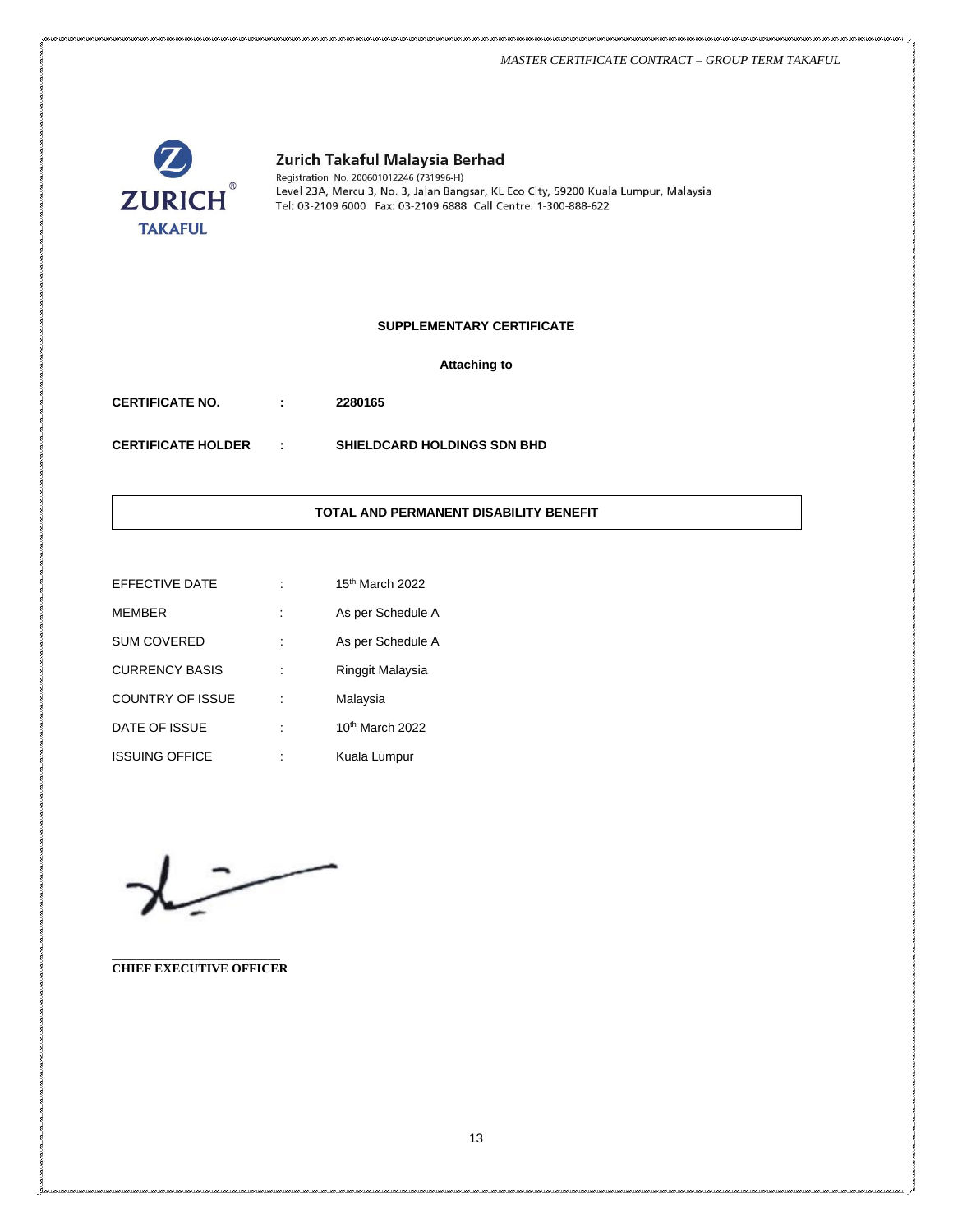This Supplementary Contract is issued in conjunction with and form part of the Group Takaful Certificate to which it is attached.

## **PART I – DEFINITIONS**

In addition to the Definitions used in the Basic Group Term Takaful (GTT) Certificate, the following definitions are used for the purpose of this Supplementary Certificate.

**"Total and Permanent Disability"** shall mean the complete inability of a Participant to engage in any gainful occupation or employment for compensation, profit or gain for the remainder of his lifetime as a result of accidental bodily injury, sickness or disease. The total and irrecoverable loss of sight of both eyes, or the total and irrecoverable loss of sight of one eye and loss by severance of one limb at or above wrist or ankle will be considered as total and permanent disability.

The Total and Permanent Disability as defined above must last for not less than six (6) months in duration.

The word **"Disability"** whenever it hereafter appears means Total and Permanent Disability as defined above and limited.

#### **PART II - BENEFITS PROVISIONS**

#### **Section 1 – Total and Permanent Disability Benefit**

Subject to the provisions, conditions and limitations of this Supplementary Certificate, in the event an Participant suffers Total and Permanent Disability while covered under this Supplementary Certificate and prior to the end of the Certificate Year during which the Participant attains age sixty-five (65), the Takaful Operator, in full settlement of all obligations under this Certificate to such Participant, will pay in one (1) lump sum the sum covered to the Participant immediately upon receipt of due proof of Total and Permanent Disability, but not earlier than twelve (12) months from the date of commencement of such disability.

#### **Section 2 - Proof of Continuance of Disability**

The Takaful Operator shall have the right to require the Participant to allow himself to be examined in respect of any alleged total and permanent disability by two (2) medical advisors nominated by the Takaful Operator. Such total and permanent disability must first be confirmed by the Takaful Operator's nominated medical advisors before the benefit under this provision can be paid out. Failure to furnish such proof within ninety (90) days of the date of request therefore shall immediately terminate in respect of the Participant all benefits hereunder.

#### **Section 3 – Exclusions**

The Takaful under this Certificate shall not cover any loss or disability caused directly, or indirectly, wholly or partly, by

- (a) self-infliction or any attempt thereat while sane or insane;
- (b) war, declared or undeclared, civil war, revolution, or any warlike operation;<br>(c) military or naval service in time of declared or undeclared war or while
- military or naval service in time of declared or undeclared war or while under orders for warlike operations, or restoration of public order;
- (d) entering , operating or servicing , ascending or descending from or with any aerial device or conveyance except as a fare paying passenger on a regularly scheduled passenger flight of a commercial aircraft.
- (e) disability of undisclosed pre-existing conditions for which the Participant received medical treatment, diagnosis, consultation or prescribed drugs prior to the effective date of coverage.
- (f) participating in hazardous and dangerous sport or competition such as hunting, mountaineering, aviation (except as a fare-paying passenger on a recognized airline) naval or racing (other than foot-racing) of any kind.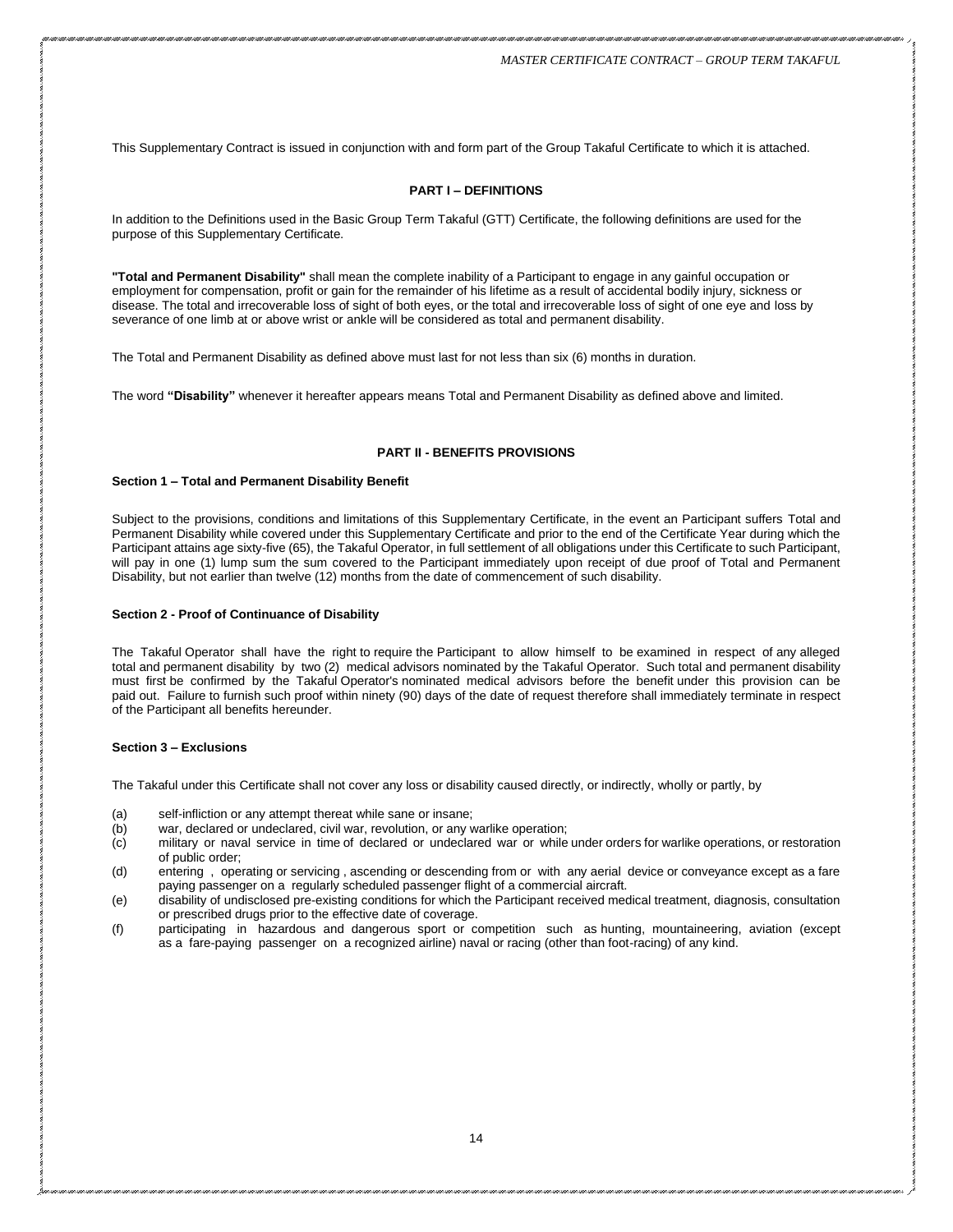# **PART III – GENERAL PROVISIONS**

## **Section 1 - Termination**

The Takaful of any Participant shall automatically cease on the earliest of the following:

- i) the date of termination of the Participant's cover under the Basic Group Term Takaful Certificate;<br>ii) the end of the Certificate Year during which the Participant attains the age of sixty-five (65);
- the end of the Certificate Year during which the Participant attains the age of sixty-five (65);
- iii) on full payment of claim under this Supplementary Contract;
- iv) at the next Contribution Due Date following written notice of cancellation of this Supplementary Certificate by the Participant.

#### **Section 2 - Renewal**

This Supplementary Certificate is issued for a term of one (1) year and at the end of each Certificate Year may be renewed by the Participant subject to the consent of the Takaful Operator for another Certificate Year at the contribution rate in force at the time of renewal.

# **Section 3 – Terms and Conditions of the Certificate**

All other terms, conditions and provisions of the Basic Group Term Takaful (GTT) Certificate to which this Supplementary Certificate is attached shall apply to and be incorporated into this Supplementary Certificate insofar as they are not inconsistent with this Supplementary Certificate.